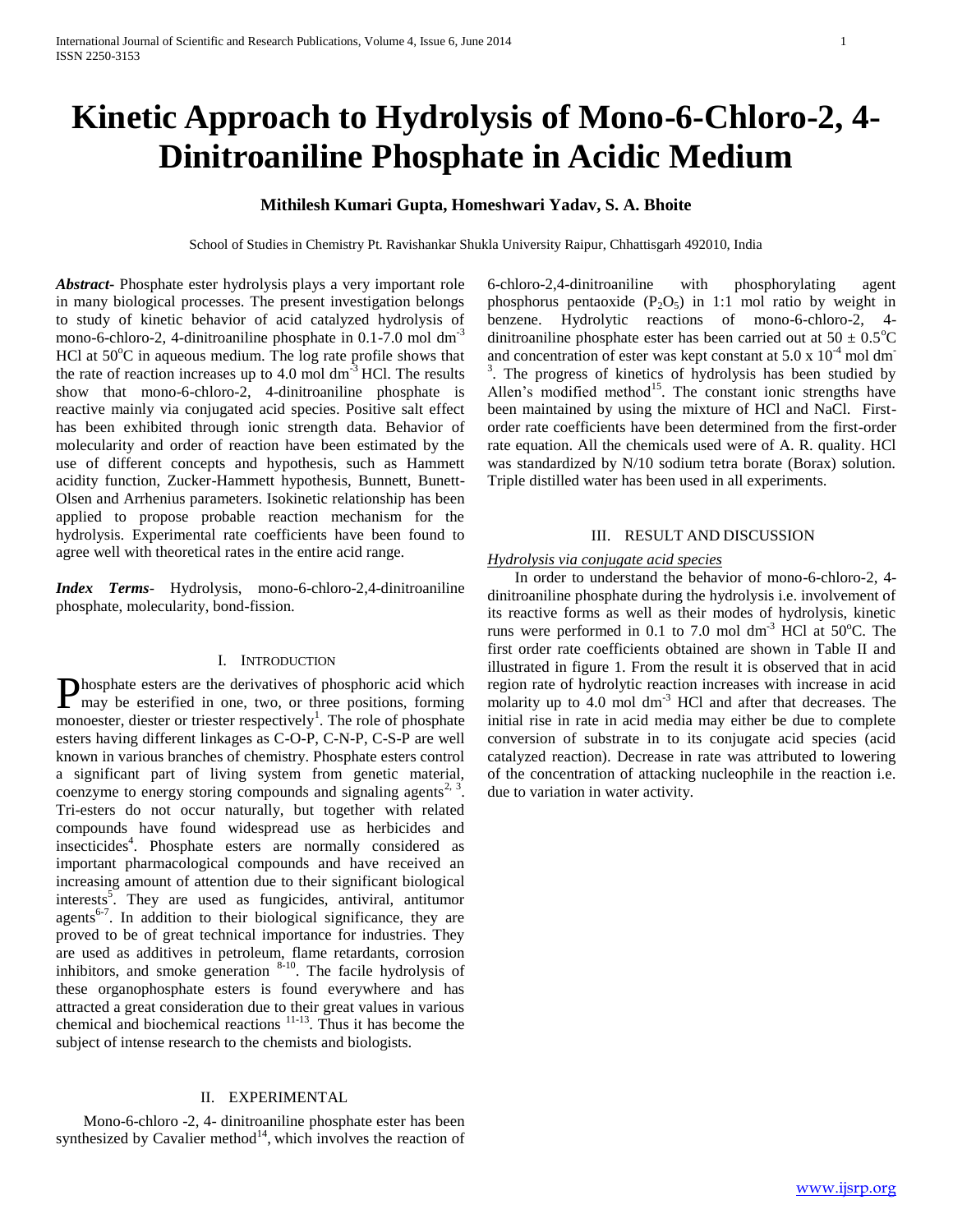

**Figure 1: The plot of 3+log** *k***<sup>e</sup> versus HCl mol dm-3 for acid catalyzed hydrolysis of mono-6 chloro-2, 4-dinitroaniline phosphate**

## *Kinetic Salt Effect*

 In order to understand the salt effect kinetic runs were performed at different constant ionic strength using appropriate molarities of hydrochloric acid (HCl) and sodium chloride (NaCl). Plot of rate coefficients of acid hydrolysis and acid molarities is illustrated in Figure 2.



**Figure 2: Acid catalyzed hydrolysis of mono-6-chloro-2, 4-dinitroaniline phosphate at constant ionic strength**

Hydrolysis at each ionic strengths  $(\mu)$  is denoted by six straight lines that make a positive slope with acid axis, hydrolysis is subjected to acid-catalysis. The slope of straight lines increases with increase in ionic strength. Thus acid catalyzed hydrolysis is attributed to positive salt effect. Straight lines meet at different points on rate axis indicate that there is involvement of other species in addition to conjugate acid species. The possibility of neutral species can not be ignored due to the fact that mononegative species can not be reactive at higher concentration more than 1.0 mol dm<sup>-3</sup>. Linear curves are intercepting the rate axis at different points which show that the contribution of neutral species at different acidities is varying. Specific acid catalyzed rate with their logarithmic values at that ionic strength are summarized in Table I and illustrated in Figure 3.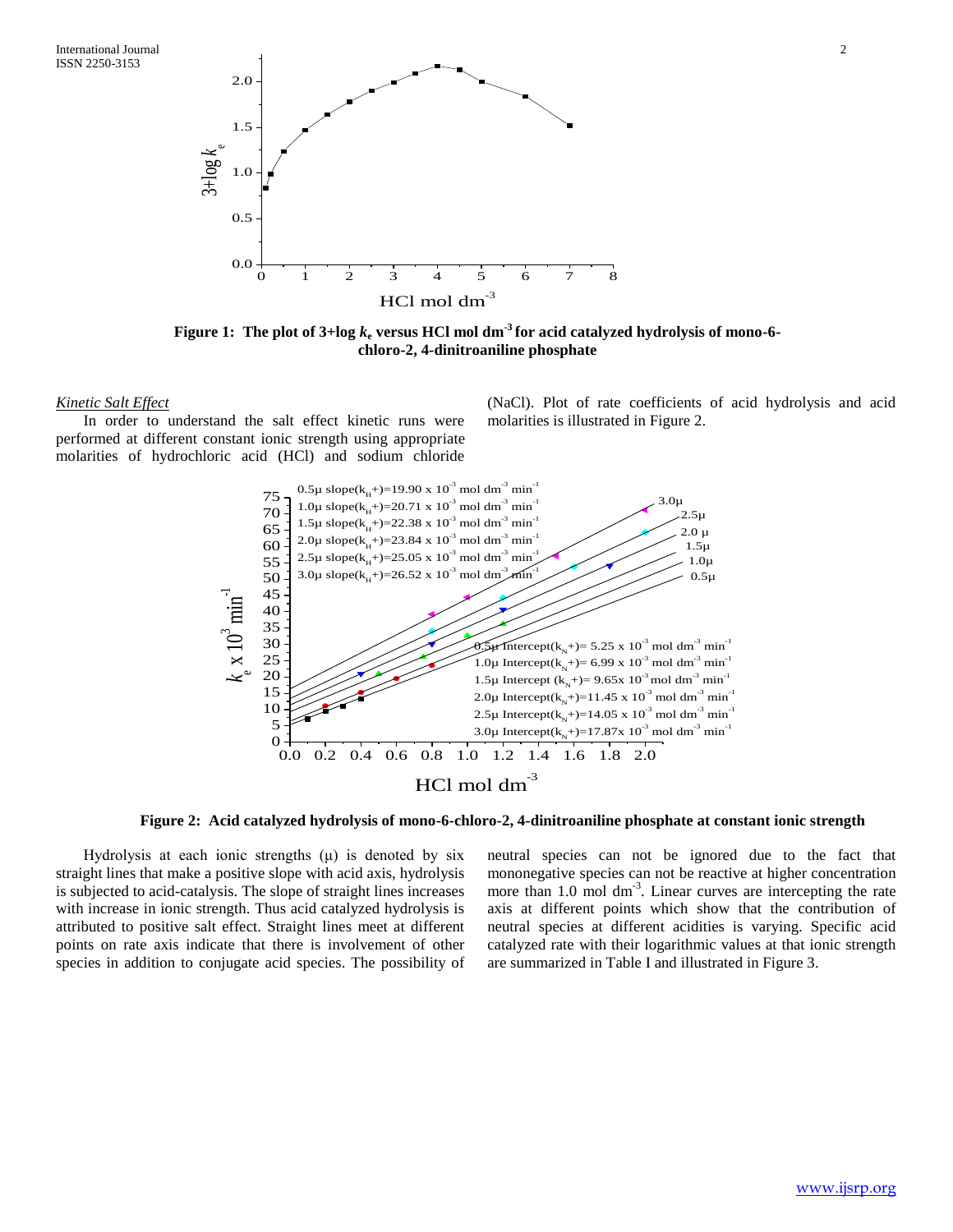| Ionic          | $k_{\rm H}^{+}$ x10 <sup>3</sup> | $3 + log$                | $k_{\rm N}^{2}$ x $10^{3}$ | $3 + \log k_N^+$ |
|----------------|----------------------------------|--------------------------|----------------------------|------------------|
| Strength $\mu$ | $(min^{-1})$                     | $k_{\rm H}$ <sup>+</sup> | $(min^{-1})$               |                  |
| 0.5            | 19.90                            | 1.30                     | 05.25                      | 0.72             |
| 1.0            | 20.71                            | 1.32                     | 06.99                      | 0.84             |
| 1.5            | 22.38                            | 1.35                     | 09.65                      | 0.98             |
| 2.0            | 23.84                            | 1.38                     | 11.47                      | 1.06             |
| 2.5            | 25.05                            | 1.40                     | 14.05                      | 1.15             |
| 3.0            | 26.52                            | 1.42                     | 17.87                      | 1.25             |

**Table I: Specific Acid Catalyzed rates for the hydrolysis of mono-6-chloro-2, 4-dinitroaniline phosphate via its conjugate acid and neutral species**



**Figure 3: Plot of 3+log**  $k_e$  **versus ionic strength (** $\mu$ **) for acid catalyzed hydrolysis of mono-6-chloro-2, 4-dinitroaniline phosphate**

The slope of lines represents a constant,  $b_H^+$  which is equal to  $b'_H^{\dagger}$  /2.303 and intercepts on rate axis represent the specific acid catalyzed rate  $(k_H^+)$ . From the study of ionic strength effect, the total rates contributed by conjugate acid and neutral species can be calculated by the following  $2<sup>nd</sup>$  empirical term of Debye-Huckle equation $16$ .

$$
k_{\rm e} = k_{\rm H}^{+} . {\rm C}_{\rm H}^{+} + k_{\rm N} \tag{1}
$$

where  $k_e$ ,  $k_H^{\text{+}}$ . $C_H^{\text{+}}$ ,  $k_N$  are observed rate coefficient, specific acid catalyzed rate and specific neutral rate at that ionic strength respectively.

Specific acid catalyzed rate and neutral rate can be presented by following equation:

$$
k_{\rm H}^{+}.C_{\rm H}^{+} = k_{\rm H0}^{+}.C_{\rm H}^{+}. \exp. b'_{\rm H}^{+} \mu \tag{2}
$$

$$
k_{\rm N} = k_{\rm No} \exp. b_{\rm N}^{\prime} \cdot \mu \tag{3}
$$

 Equation 1 was used to determine the caculated rates. Table II summarizes both the estimated and experimental rate of the hydrolysis in acid region from 0.1 to  $7.\overline{0}$  mol dm<sup>-3</sup> HCl. The lowering in rate after 4.0 mol dm<sup>-3</sup> may be due to the lowering in the concentration of water molecules. The rate beyond 4.0 mol dm<sup>-3</sup> HCl was calculated employing the Bronsted Bjerrum Equation $17$ .

$$
k_{\rm e} = k_{\rm H}^{+} C_{\rm H}^{+} (a_{\rm H_2O})^{\rm n} + k_{\rm N} (a_{\rm H_2O})^{\rm n}
$$
 (4)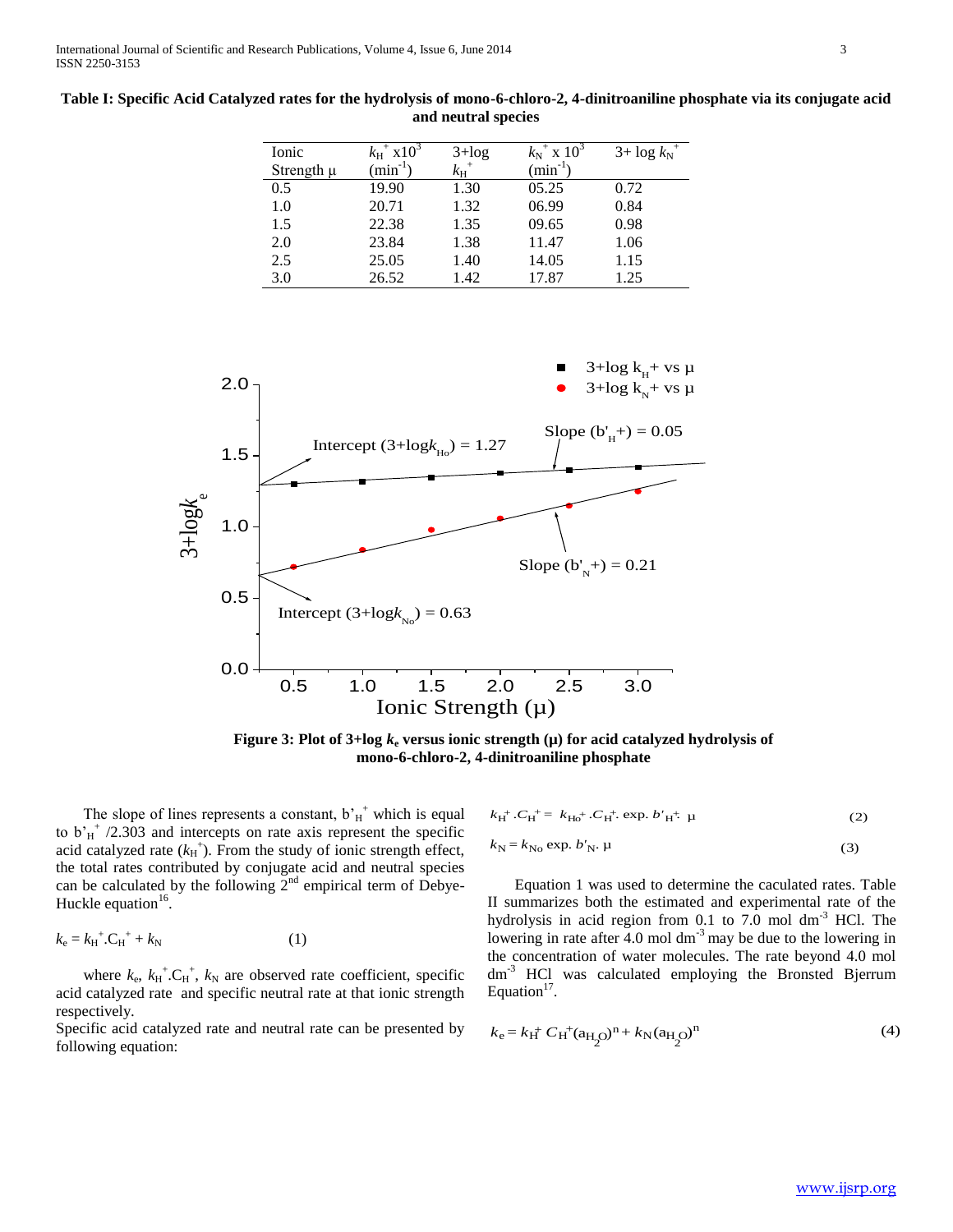International Journal of Scientific and Research Publications, Volume 4, Issue 6, June 2014 4 ISSN 2250-3153

| HC <sub>1</sub>  | $k_{\text{H}} + C_{\text{H}} + x \; 10^3$ | $k_N$ x $10^3$ | $-log$                   | $k_e \ge 10^3$ | $k_e$ x $10^3$     | $3 + \log k_e$ | $3 + log k_e$ |
|------------------|-------------------------------------------|----------------|--------------------------|----------------|--------------------|----------------|---------------|
| $\pmod{dm^{-3}}$ | $(min^{-1})$                              | $(min^{-1})$   | $(a_{H2O})^n$            | $(min^{-1})$   | $(min^{-1})$       | Estd.          | Expt.         |
|                  |                                           |                |                          | Estd.          | Expt.              |                |               |
|                  |                                           |                |                          |                |                    |                |               |
| 0.1              | 1.86                                      | 4.47           |                          | 06.33          | 06.94              | 0.80           | 0.84          |
| 0.2              | 3.80                                      | 4.68           | $\overline{\phantom{a}}$ | 08.48          | 09.88              | 0.93           | 0.99          |
| 0.5              | 10.00                                     | 5.50           |                          | 15.50          | 17.33              | 1.19           | 1.24          |
| 1.0              | 20.89                                     | 6.92           |                          | 27.81          | 29.60              | 1.44           | 1.47          |
| 1.5              | 33.88                                     | 8.91           | $\overline{\phantom{a}}$ | 42.79          | 43.31              | 1.63           | 1.64          |
| 2.0              | 46.77                                     | 11.22          |                          | 57.99          | 60.81              | 1.76           | 1.78          |
|                  |                                           |                |                          |                | $67.11^{\rm a}$    |                |               |
|                  |                                           |                |                          |                | $74.19^{b}$        |                |               |
|                  |                                           |                |                          |                | $83.18^c$          |                |               |
|                  |                                           |                |                          |                | 90.07 <sup>d</sup> |                |               |
| 2.5              | 63.10                                     | 14.45          |                          | 77.55          | 78.90              | 1.89           | 1.90          |
| 3.0              | 79.43                                     | 18.20          |                          | 97.63          | 98.92              | 1.99           | 1.99          |
| 3.5              | 97.72                                     | 23.44          |                          | 121.16         | 122.54             | 2.08           | 2.09          |
| 4.0              | 117.49                                    | 29.51          |                          | 147.00         | 148.89             | 2.17           | 2.17          |
| 4.5              | 104.71                                    | 28.18          | $(0.13)^1$               | 132.89         | 133.51             | 2.12           | 2.13          |
| 5.0              | 79.43                                     | 22.91          | $(0.16)^2$               | 102.34         | 99.83              | 2.01           | 2.00          |
| 6.0              | 52.48                                     | 18.20          | $(0.21)^3$               | 70.68          | 69.23              | 1.85           | 1.84          |
| 7.0              | 22.39                                     | 9.55           | $(0.28)^4$               | 31.94          | 32.97              | 1.50           | 1.52          |

| Table II : Estimated and experimental rate data for acid catalyzed hydrolysis of mono-6-chloro-2, 4-dinitroaniline phosphate |
|------------------------------------------------------------------------------------------------------------------------------|
| ester                                                                                                                        |

Note: a=10% Dioxane, b=20% Dioxane, c=30% Dioxane, d=40% Dioxane

Where n is an integer and  $a_{H2O}$  is water activity. The estimated rates agree well with the experimentally observed rates. It is clear from the results that hydrolysis of mono-6 chloro-2, 4-dinitroaniline phosphate in acid occurs via both conjugated acid species and neutral species, and their rates are subjected to positive ionic strength or water activity.

## Molecularity of the Hydrolytic Reaction*-*

Zucker-Hammett Hypothesis<sup>18</sup> is made up of two parts, in the first part Hammett Postulated<sup>19</sup>, that the reactions which give linear plot of log rate constants against acidity function  $(-H_0)$  did not involve water molecule in rate determining step (i.e.

unimolecular hydrolysis). The slope value  $0.59$  ( $\pm 0.02$ ) of the plot (figure not shown) is far from unity, indicating the absence of unimolecular hydrolytic reaction of phosphate ester.

 Second part of hypothesis deals with a plot between the log rate constant and log acid molarities. A unit or approximately unit slope of plot was used as a criterion to predict the probable mechanism to be bimolecular, i.e. reaction involves the participation of water molecule in the transition state (Scheme 1). The slope value 1.17  $(\pm 0.05)$  clearly shows the bimolecular nature of the reaction, data is presented in Table III (figure not shown).

| Table III : Hammett and Zucker Hammett plot rate data for the hydrolysis of mono-6-chloro-2, 4-dinitroaniline phosphate |  |  |
|-------------------------------------------------------------------------------------------------------------------------|--|--|
|                                                                                                                         |  |  |

| $HC1$ (mol dm <sup>-3</sup> ) | $k_e$ x 10 <sup>3</sup> (min <sup>-1</sup> ) | $3 + log k_e$ | $-Ho$ | $\log C_H^+$ |
|-------------------------------|----------------------------------------------|---------------|-------|--------------|
| 1.0                           | 29.60                                        | 1.47          | 0.20  | 0.00         |
| 1.5                           | 43.31                                        | 1.64          | 0.47  | 0.18         |
| 2.0                           | 60.81                                        | 1.78          | 0.69  | 0.30         |
| 2.5                           | 78.90                                        | 1.90          | 0.87  | 0.40         |
| 3.0                           | 98.92                                        | 1.99          | 1.05  | 0.48         |
| 3.5                           | 122.54                                       | 2.09          | 1.23  | 0.54         |
| 4.0                           | 148.89                                       | 2.17          | 1.40  | 0.60         |
| 4.5                           | 133.51                                       | 2.13          | 1.58  | 0.65         |
| 5.0                           | 99.83                                        | 2.00          | 1.76  | 0.70         |
| 6.0                           | 69.23                                        | 1.84          | 2.12  | 0.78         |
| 7.0                           | 32.97                                        | 1.52          | 2.53  | 0.85         |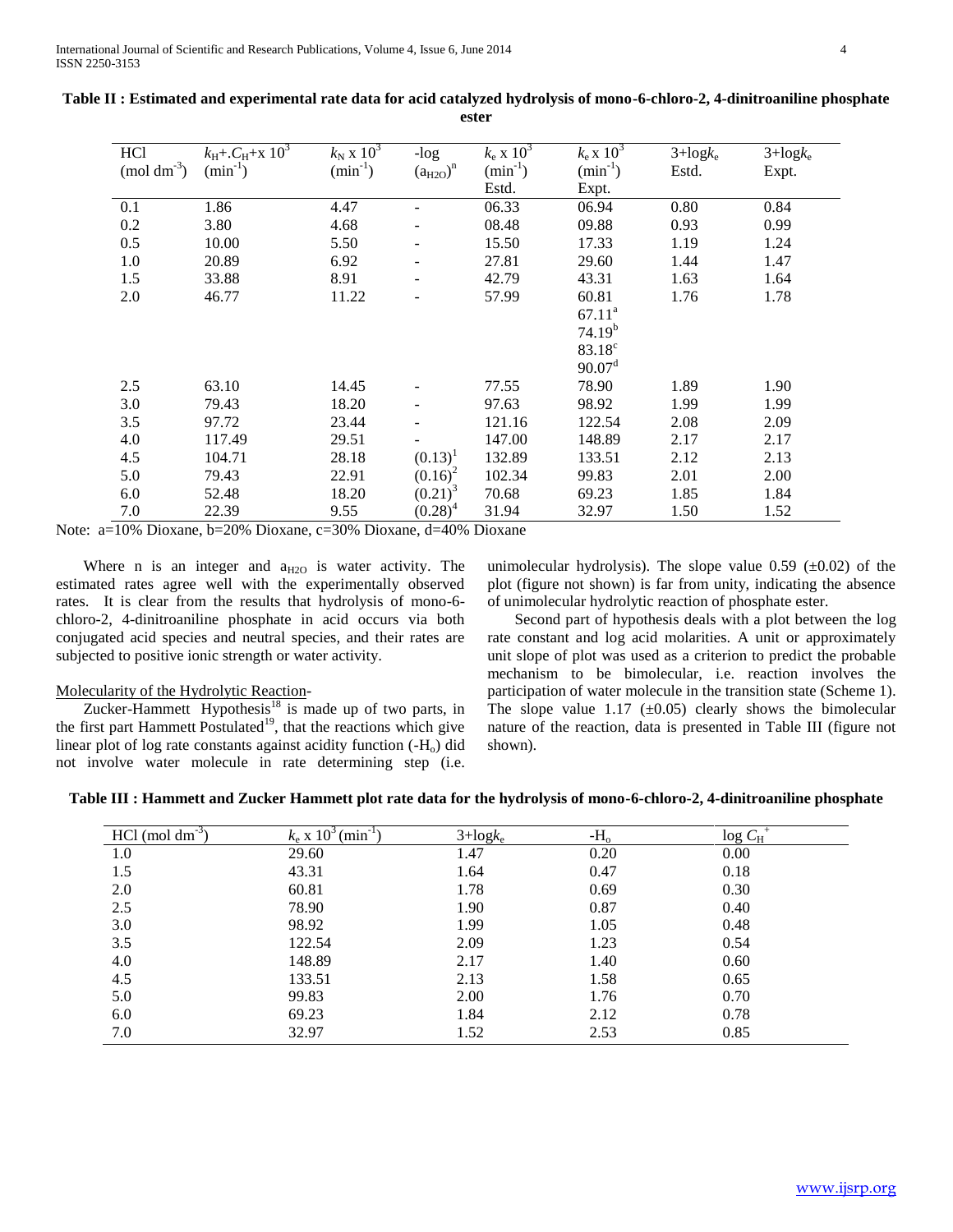| HC <sub>1</sub>  | $k_{\rm e}$ x $10^3$ | $3 + \log k_e$ | $3 + \log k_e + H_o$ | $3 + \log k_e - \log C_H^+$ | -log $a_{H2O}$ | $-\log C_H^+ + H_o^-$ |
|------------------|----------------------|----------------|----------------------|-----------------------------|----------------|-----------------------|
| $\pmod{dm^{-3}}$ | $\text{min}^{-1}$ )  |                |                      |                             |                |                       |
| 1.0              | 29.60                | 1.47           | 1.27                 | 1.47                        | 0.02           | 0.20                  |
| 1.5              | 43.31                | 1.64           | 1.17                 | 1.46                        | 0.03           | 0.29                  |
| 2.0              | 60.81                | 1.78           | 1.09                 | 1.48                        | 0.04           | 0.39                  |
| 2.5              | 78.90                | 1.90           | 1.03                 | 1.50                        | 0.05           | 0.47                  |
| 3.0              | 98.92                | 1.99           | 0.94                 | 1.51                        | 0.07           | 0.57                  |
| 3.5              | 122.54               | 2.09           | 0.86                 | 1.55                        | 0.09           | 0.69                  |
| 4.0              | 148.89               | 2.17           | 0.77                 | 1.57                        | 0.11           | 0.80                  |
| 4.5              | 133.51               | 2.13           | 0.55                 | 1.48                        | 0.13           | 0.93                  |
| 5.0              | 99.83                | 2.00           | 0.24                 | 1.30                        | 0.16           | 1.06                  |
| 6.0              | 69.23                | 1.84           | $-0.28$              | 1.06                        | 0.21           | 1.34                  |
| 7.0              | 32.97                | 1.52           | $-1.01$              | 0.67                        | 0.28           | 1.68                  |

**Table IV : Bunnett and Bunnett-Olsen plot rate data for the hydrolysis of mono-6-chloro-2, 4-dinitroaniline phosphate**

Some other correlation plots like Bunnett plot<sup>20</sup> in which log  $k_e+H_o$  is plotted against log  $a_{H2O}$  and another plot is plotted between logk<sub>e</sub>.log C<sub>H</sub>+ and log a<sub>H2O</sub>. The slope values are  $\omega$  = 7.20 ( $\pm$  0.39),  $\omega^* = 3.22$  ( $\pm$  0.31) respectively. Bunnett and Olsen<sup>21</sup> plot is plotted between  $k_e+H_o$  vs - (logC<sub>H</sub>+ + H<sub>o</sub>) and obtained slope value is  $\phi = 1.18 \ (\pm 0.05)$ . These slope values suggested a bimolecular nature of hydrolysis in which water is involved as a proton transfer agent in the rate determining step. Data are shown in Table IV (figures not shown).

 Chemical reactions can be affected by the solvent through several kinds of interactions. Table II shows significant rise in rates with increase in percent of dioxane in water. Dioxane is regarded as a polar aprotic solvent and being a better proton donor than water. It increases the concentration of conjugated species resulting in the increase in rate. Effect of solvent on rate of the hydrolysis indicates the transition state in which charge is dispersed out. This is in accordance with chanley's observation<sup>22</sup>. Further evidences regarding molecularity and rigidity of transition state with probable mechanism of hydrolysis can be obtained by Arrhenius parameters<sup>23</sup>. Arrhenius parameters were determined for the hydrolysis of mono-6-chloro-2,4 dinitroaniline phosphate at 2 and 6 mol  $dm^{-3}$  HCl and presented in Table V. The results favor the bimolecular nature of hydrolytic reaction.

|  |  |  |  |  | Table V: Arrhenius plot data for the hydrolysis of mono-6-chloro-2, 4-dinitroaniline phosphate |  |
|--|--|--|--|--|------------------------------------------------------------------------------------------------|--|
|--|--|--|--|--|------------------------------------------------------------------------------------------------|--|

| HC <sub>1</sub>          | Parameters |                  |                |                           |
|--------------------------|------------|------------------|----------------|---------------------------|
| $(mod \text{ } dm^{-3})$ | Slope      | $E_a$ (Kcal/mol) | $A (sec^{-1})$ | $-\Delta S^{\neq}$ (e.u.) |
| ∸                        | $-0.025$   | 1.44             | .99 $x10^8$    | 30.89                     |
|                          | $-0.024$   | 10.98            | $1.12x10^{8}$  | 32.01                     |

 A comparative kinetic rate data for hydrolysis of some phosphate monoesters also support the bimolecular nature of hydrolysis of mono-6-chloro-2, 4-dinitroaniline phosphate involving with the cleavage of P-N bond by attack of water

molecule on phosphorus of the monoester are mentioned in Table VI.

|  | Table VI : Comparative kinetic rate data for the the hydrolysis of some phosphate monoester via their conjugate acid species |  |  |  |
|--|------------------------------------------------------------------------------------------------------------------------------|--|--|--|
|  |                                                                                                                              |  |  |  |

| Phosphate monoesters         | HC <sub>1</sub><br>$(mod \text{ dm}^{3})$ | $E_a$ (Kcal/mol) | $-\Delta S^{\neq}$ (e.u.) | Molecularity   | Bond fission |
|------------------------------|-------------------------------------------|------------------|---------------------------|----------------|--------------|
| Mono-p-toluidine             | 4                                         | 11.89            | 28.48                     | $\mathfrak{D}$ | $P-N$        |
| 2-nitro-4-methoxyaniline     | 4                                         | 6.61             | 54.80                     | 2              | $P-N$        |
| p-nitro aniline              |                                           | 15.25            | 9.50                      | $\overline{c}$ | $P-N$        |
| 2,4-dinitrophenyl hydrazo    | 3                                         | 6.44             | 55.47                     | $\overline{c}$ | $P-N$        |
| 2,4-dinitrophenyl hydrazo    |                                           | 5.94             | 56.86                     | 2              | $P-N$        |
| 2-methyl-5-nitroaniline      |                                           | 14.64            | 20.79                     |                | $P-N$        |
| 2-methyl-5-nitroaniline      | 4                                         | 13.73            | 22.87                     | $\overline{c}$ | $P-N$        |
| 6-chloro-2,4-dinitroaniline* | $2*$                                      | $11.44*$         | 30.88*                    | $2*$           | Present      |
|                              | 6*                                        | 10.98*           | $32.03*$                  | $2*$           | work*        |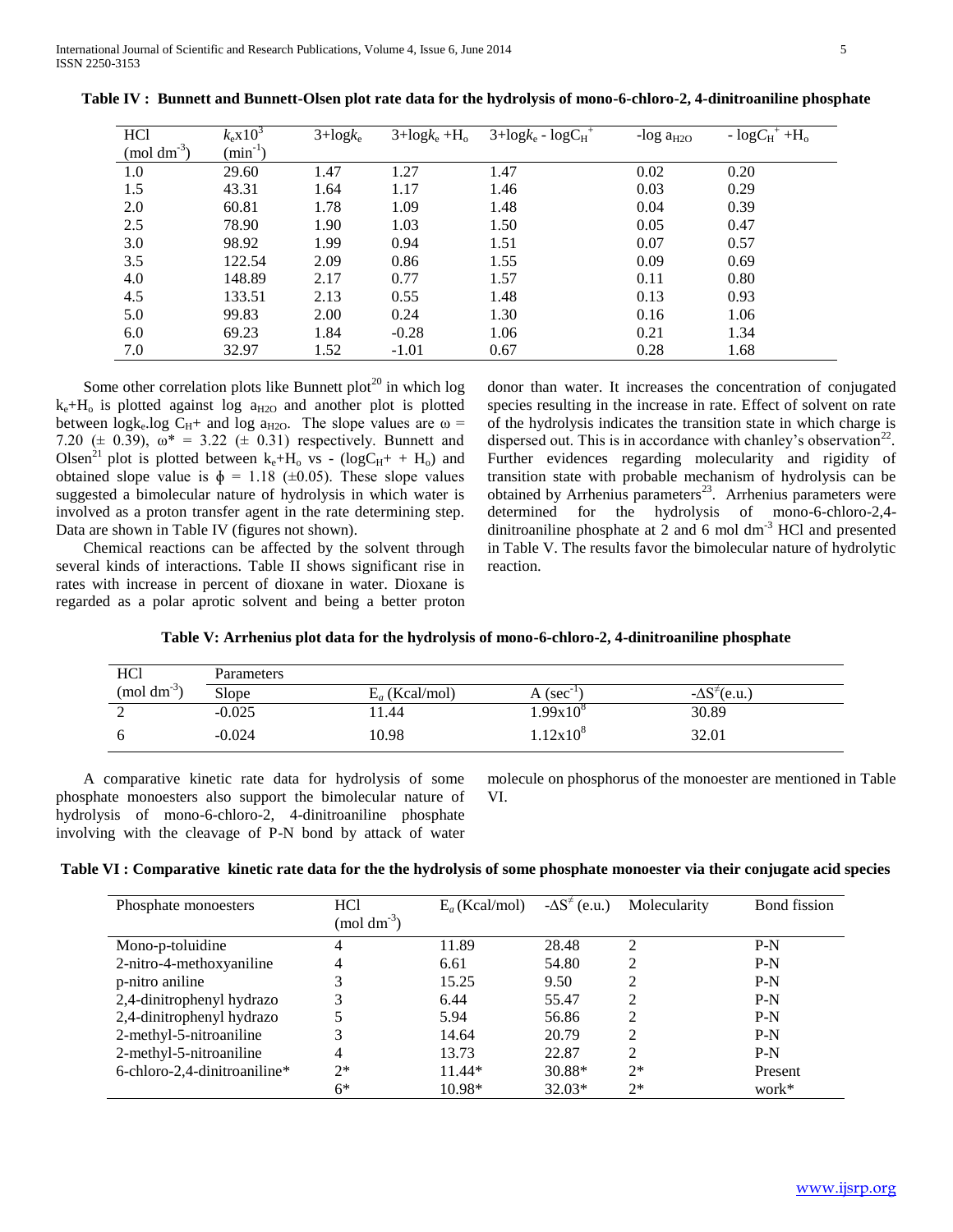#### Mechanism of Hydrolysis

| (a) Formation of conjugate acid species by a fast pre equilibrium proton transfer: |  |  |  |  |  |  |
|------------------------------------------------------------------------------------|--|--|--|--|--|--|
|                                                                                    |  |  |  |  |  |  |



### IV. CONCLUSIONS

 Acid catalyzed hydrolysis of mono-6-chloro--2, 4 dinitroaniline phosphate in  $0.1$  -7.0 mol dm<sup>-3</sup> was found to proceed via neutral and conjugate acid species. The acid catalyzed hydrolysis is subjected to the positive salt effect of ionic strength. Bimolecular nature of hydrolysis was supported by different concepts and hypothesis such as Hammett, Zucker Hammatt, and Bunnett, Bunnett Olsen. Arrhenius parameters also supported the bimolecular nature of reaction. Bimolecular attack of water on phosphorus of the mono-6-chloro-2, 4 dinitroaniline phosphate is taken to proceed via P-N bond fission. Isokinetic relationship plots among the same type of esters whose mechanism is already known supported the P-N fission of bond.  $S_N^2$  (P) mechanism was suggested for the hydrolysis via conjugate acid species.

## ACKNOWLEDGEMENT

 The authors are thankful to Prof. K.K. Ghosh Head School of Studies in Chemistry, Pt. Ravishankar Shukla University, Raipur, India, for providing research facilities.

#### **REFERENCES**

[1] W. W. Cleland A. C., Hengge, Chem. Rev., vol.106, 2006, pp. 3252-3278.

- [2] F. H. Westheimer, Science, vol.235, 1987, pp.1173.
- [3] G. Menegon, M. Loos, H. Chaimovich, J. Phys. Chem. A, vol. 106, 2002, pp. 9078-9084.
- [4] J. R. Mora, A. J. Kirby, F. Nome, J. Org. Chem., Vol. 77, 2012, , pp.7061- 7070.
- [5] K. S. Kumar, C. B. Reddy, M.V.N. Reddy, C. R. Rani, C.S. Reddy, Org. Commun., vol. 5:2, 2012, pp.50-57.
- [6] A. Marklund, B. Andersson, P. Hagland, Envoron. Sci. Techno., vol. 39, 2005, pp. 7423.
- [7] S. J. Hecker, M. D. Erison, J. Med. Chem. Vol. 51, 2008, pp. 2328.
- [8] G. Sundeep, S. Douglas, G. Placek, J. Synthetic Lubrication vol. 11, 2006, pp.121.
- [9] L. D. Quin , John Wiley and Sons. Inc, New York, vol. 2, 2000, pp. 375.
- [10] R. A. Moss, H. R. Morales, J. Am. Chem. Soc., Vol. 123, 2001, pp. 7457.
- [11] A. C. Hengge, I. Onyido, Current Org. Chem., Vol. 9, 2005, pp. 61.
- [12] W. W. Cleland, A. C. Hengge, Chem. Rev. vol. 106, 2006 pp. 3252.
- [13] A. C. Hengge, Adv. Phys. Org. Chem. Vol. 40, 2005, pp. 49.
- [14] Cavalier, J. of Bull. Soc. Chem. France vol. 13, 1895, pp. 885.
- [15] Allen, Biochem Journal, vol. 34, 1940, pp. 858.
- [16] J. E. Lefler, E. Grunwald, The Rate and Equilibria of Organic Reaction; wiley: New York, 1963, pp.286.
- [17] P. W. C. Branard, C.A. Bunton, D. Kellemann, M. M. Mhala, C. A.Vernon, V. A. Welch, J. Chem. Soc. B., vol. 2, 1968, pp. 229.
- [18] L. Zucker, L. P. Hammett, J. Am. Chem. Soc., vol. 61, 1939, pp. 2791,.
- [19] L. P. Hammett, Physical Organic Chemistry, McGraw Hill:London, 1940, 335.
- [20] J. F. Bunnett, J Am. Chem Soc., 83, 4982, (1961).
- [21] J. F. Bunnett, F. F. Olsen, Can. J. Chem., 44, 1966, 1917.
- [22] J. D. Chanley, Feageson E. J., J. Am. Soc., 8, 1958, 2686.